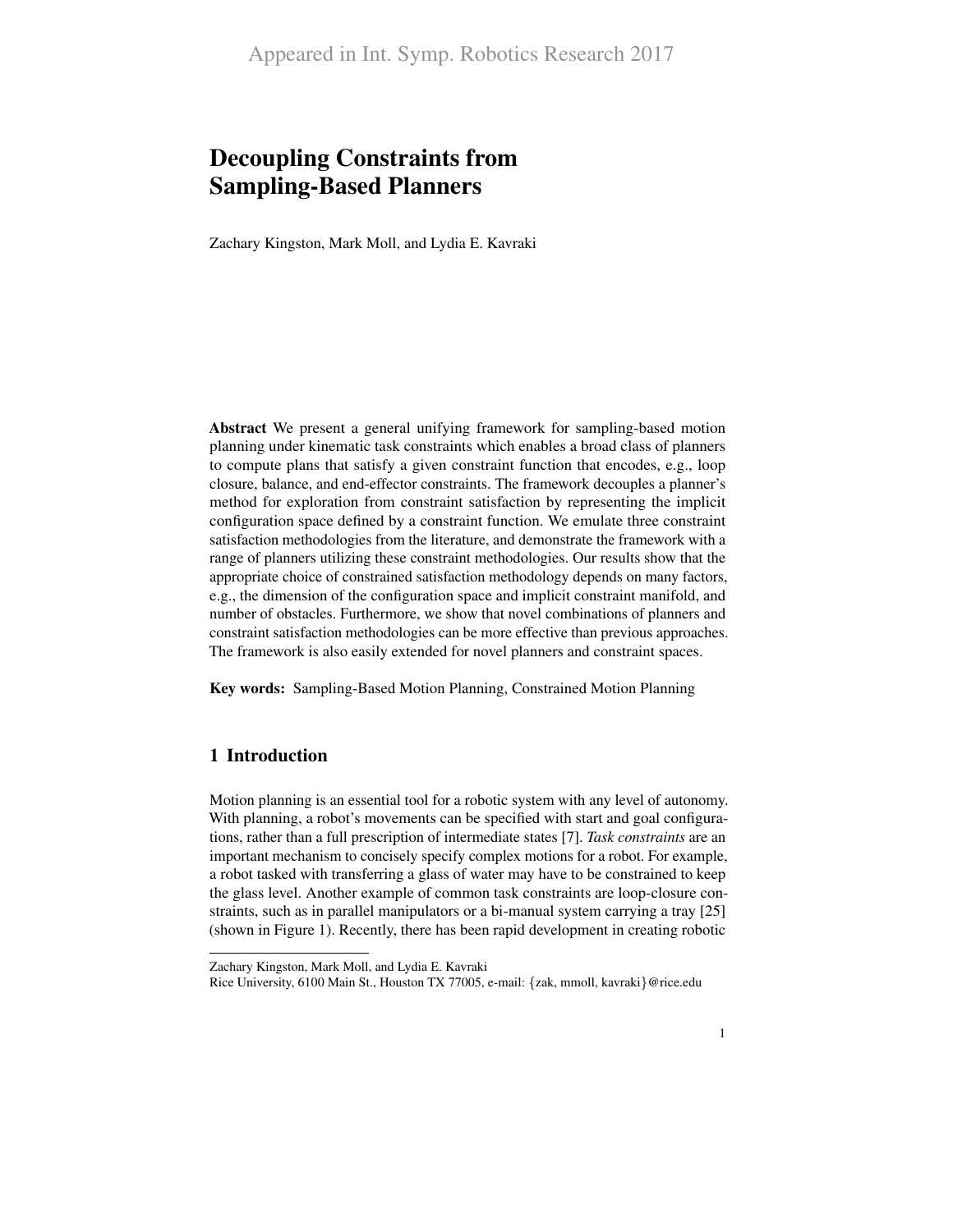

Fig. 1: An plan in the "implicit parallel manipulator" environment. The goal is to move from a flat, rotated configuration to upright. This path was computed using KPIECE in a projection-based constrained space in a median time of 14.5 seconds.

systems that are high-dimensional such as humanoid robots, mobile manipulators, and redundant arms, but planning for these high-dimensional systems is hard due to the inherent difficulty of the motion planning problem [25]. Planning for these systems with constraints is even more important and relevant as complex systems are tasked with more complex objectives.

In general, sampling-based planners have been effective at planning motions for high-dimensional systems [7]. These planners randomly explore the robot's configuration space and build a discrete representation of valid motions. Many sampling-based planners have been developed with different methods to explore and exploit the valid motions of a robot. However, incorporating constraints in planning is still difficult, as finding configurations that satisfy constraints is a challenging task. Recently, several algorithms have been developed for planning with constraints that are effective for realistic problems [2, 18, 23]. These algorithms are somewhat limited in the sense that they adapt a specific sampling-based algorithm to also satisfy task constraints, convolving constraint satisfaction with planning methodology.

This paper presents a solution to the design of constrained sampling-based algorithms for more complex systems by means of a framework that decouples constraint satisfaction from space exploration in the planner. With this framework, a broad class of sampling-based planners can utilize many previously proposed constraint satisfaction methods and leverage the tools developed by the community, such as asymptotically optimal planners [20], path optimization [12], or domain specific planners for high-dimensional problems [37]. The conceptual framework encapsulates and extends previous approaches in the literature. We show that within our framework different constraint satisfaction methodologies can all use the same underlying constraint representation. Furthermore, we show that different problems can be solved more successfully using novel combinations of planning algorithms and implicitly defined constrained spaces.

This paper is organized as follows. Section 2 contains a survey of related work for constrained motion planning. Section 3 defines constraints and the constrained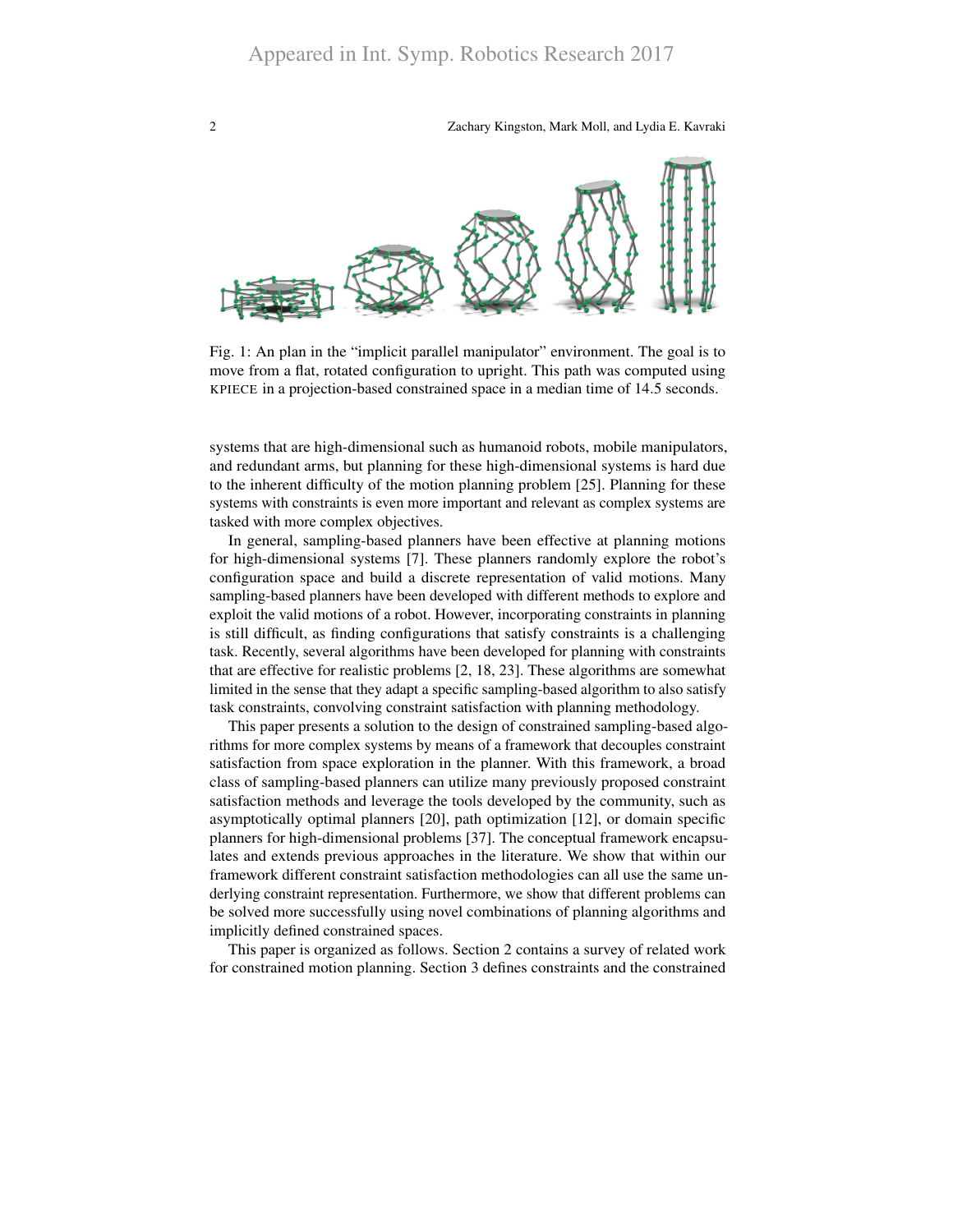# Appeared in Int. Symp. Robotics Research 2017

Decoupling Constraints from Sampling-Based Planners 3

planning problem. Our framework which decouples constraints from sampling-based algorithms is presented in Section 4. Empirical results are shown and discussed in Section 5. Section 6 contains concluding remarks and directions for future work.

### 2 Related Work

In this work we are studying sampling-based planning with geometric task constraints [25], which has a wide breadth of literature concerning both techniques to plan motions and represent constraints. Using task constraints to specify the motion of a robotic system is not a new problem, and has its roots within industrial control [27, 22]. Task constraints on robot motion can be used to specify many useful manipulation tasks [34], parallel manipulators and closed chains [41, 25] and even structural biology [46]. Most early work with task constraints did not focus on geometric constraints, and was directed at non-holonomic constraints, such as differential drive cars [1]. However, as planners were applied to more complex, high-dimensional systems, geometric constraints were revisited as a difficult addition to the motion planning problem.

Non-Sampling Methods While not the focus of this paper, a short survey of non-sampling-based methods for planning with constraints is given for completeness.

One approach is to plan in the robot's workspace, so geometric constraints can be directly evaluated and satisfying poses can be sampled. Post-planning a path in the robot's configuration space is generated using inverse kinematics (IK) [33, 19]. However, these methods may not be efficient as re-planning is required if a found path cannot be mapped into the configuration space of the robot. Completeness is also not guaranteed unless all feasible IK solutions can be generated given the constraints.

Another approach that operates within the robot's workspace is reactive control, which uses convex optimization to find local satisfying motions, such as those used at the DARPA Robotics Challenge (e.g., [10]). While effective with operator supervision, these controllers are usually incomplete and risk local minima. As local controllers are optimization-based methods, hard constraints are relaxed into soft constraints, and invalid motions can be generated. Trajectory optimization approaches (e.g., [47, 32]) optimize within trajectory space and are effective for everyday manipulation tasks, but suffer from many of the same shortfalls as reactive control. Comprehensive comparison of constrained non-sampling-based methods to sampling-based planners has not been done, and a thorough analysis is left as future work.

**Sampling-Based Planning** Sampling-based planners fall broadly into two categories: graph-based methods such as PRM [21] and tree-based methods such as RRT [26]. Graph-based methods construct a "roadmap" within the configuration space that can be queried multiple times.Tree-based methods build a tree of motions rooted from the start or goal. Many techniques perform a bidirectional search for efficiency (e.g., [24]) or use coverage estimates to bias search towards unexplored space (e.g., [37]). While sampling-based planners have been shown to be very efficient in finding feasible paths, paths are often far from optimal. One approach to improve path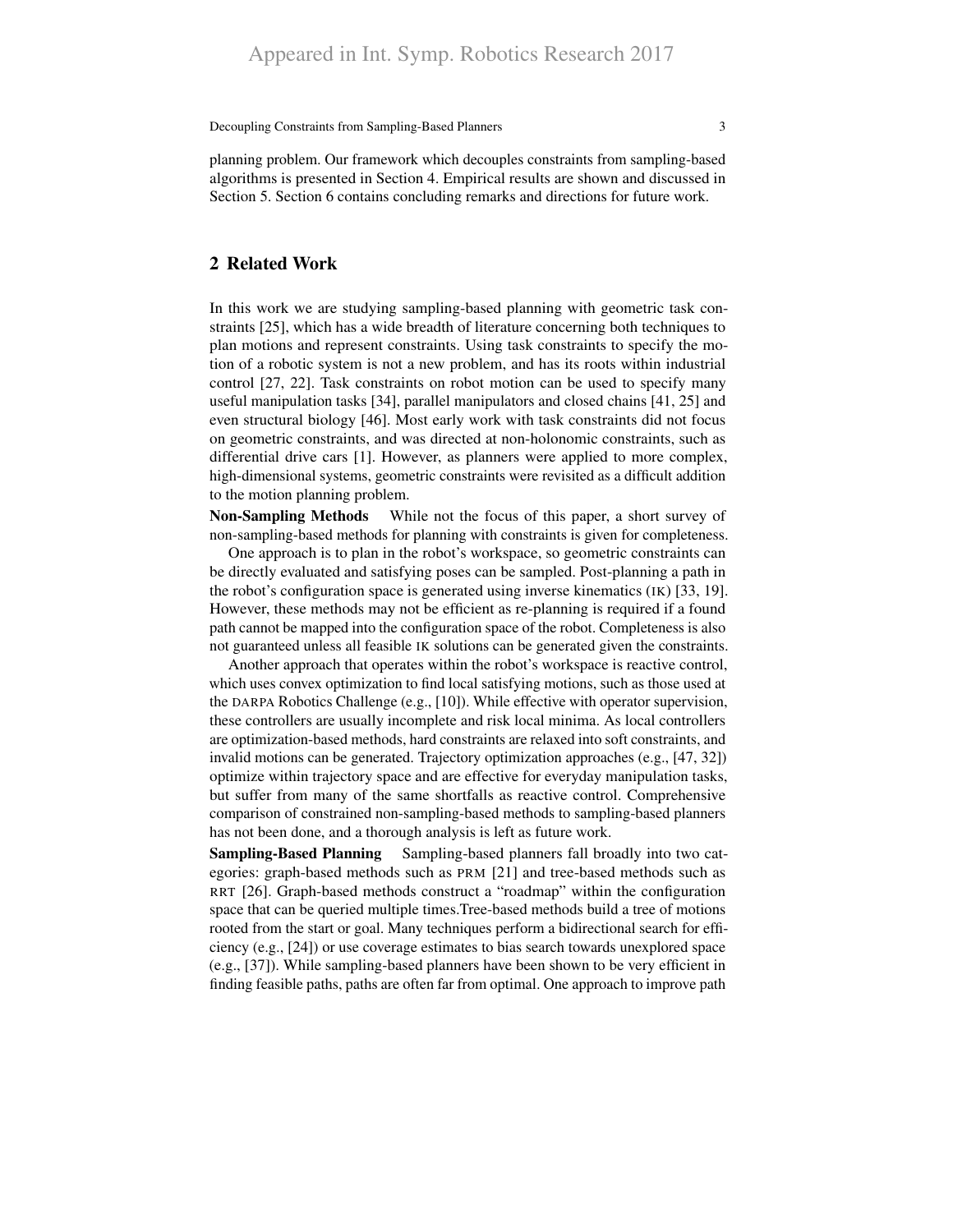quality is to post-process and locally optimize paths [12]. Sampling-based algorithms can also provide asymptotic optimality guarantees [20] such that the solution path converges to a globally optimal path for a cost function, or "soft" constraint.

The first methods capable of solving constrained problems dealt with specialized cases of constraints, specifically loop closures in parallel manipulators. Planning with loop closures is very relevant in structural biology [43], and complex loop closure problems in robotics were solved with PRM variants using active/passive chain methods [13, 44, 8]. Key to loop closure methods is a *projection operator*, which maps an unsatisfying configuration into a satisfying one. Active/passive chain methods use IK as a projection operator to join the passive chain to the active chain, closing the loop and creating a satisfying configuration. Cyclic-Coordinate Descent [5] is another loop closure method that, unlike numerical IK, does not require the computation of Jacobian (pseudo-)inverses.

The idea of projection to satisfy constraints was applied to general end-effector constraints in [45]. Task Constrained RRT [36] further generalized the idea of constraints and utilized Jacobian gradient descent [4] for projection. More recently, CBIRRT2 [2] and the motion planner implemented for the Humanoid Path Planner System [29] utilize projection with general constraints and can solve complex combinations of constraints. Additionally, the projection methodology has been extended to handle "soft" constraints with GradienT-RRT [2]. We show our framework can emulate CBIRRT2 and other previous approaches in Section 4.2.

Projection, while effective at satisfying constraints, utilizes very little information from the constraint. A constraint function defines an *implicit manifold* within the robot's configuration space composed of all constraint satisfying configurations. This manifold is typically of lower dimension than the configuration space. The projection operator described above projects a point from the ambient space to this manifold. As the constraint defines a manifold, it is possible to locally approximate the manifold using a *tangent space* of a satisfying configuration. The tangent space can be used to generate new configurations that are close to the manifold. As the complexity of the constraint manifold approximation increases, sampling in the tangent space becomes more accurate at the price of increased computational cost per sample. [36, 6, 30] use local tangent space approximations to generate new samples.

Furthering the idea of local parameterization with tangent spaces is the concept of building an *atlas* of the manifold, a concept borrowed from the definition of differentiable manifolds [35]. Here, the atlas is defined as a piece-wise linear approximation of the manifold using tangent spaces, which fully cover and approximate the manifold [15]. TB-RRT [23] and AtlasRRT [18] both construct an atlas, incrementally building a set of tangent spaces that approximate the manifold. TB-RRT evaluates the manifold lazily and does not separate tangent spaces, leading to overlap and potential problems with invalid points. AtlasRRT computes halfspaces to separate tangent spaces into tangent polytopes to guarantee uniform coverage in the limit at additional computational cost. AtlasRRT has been extended to asymptotically optimal (AtlasRRT<sup>∗</sup> [17]) and kinodynamic planning [3]. Like CBIRRT2, both TB-RRT and AtlasRRT are emulated within our framework, as shown in Section 4.3.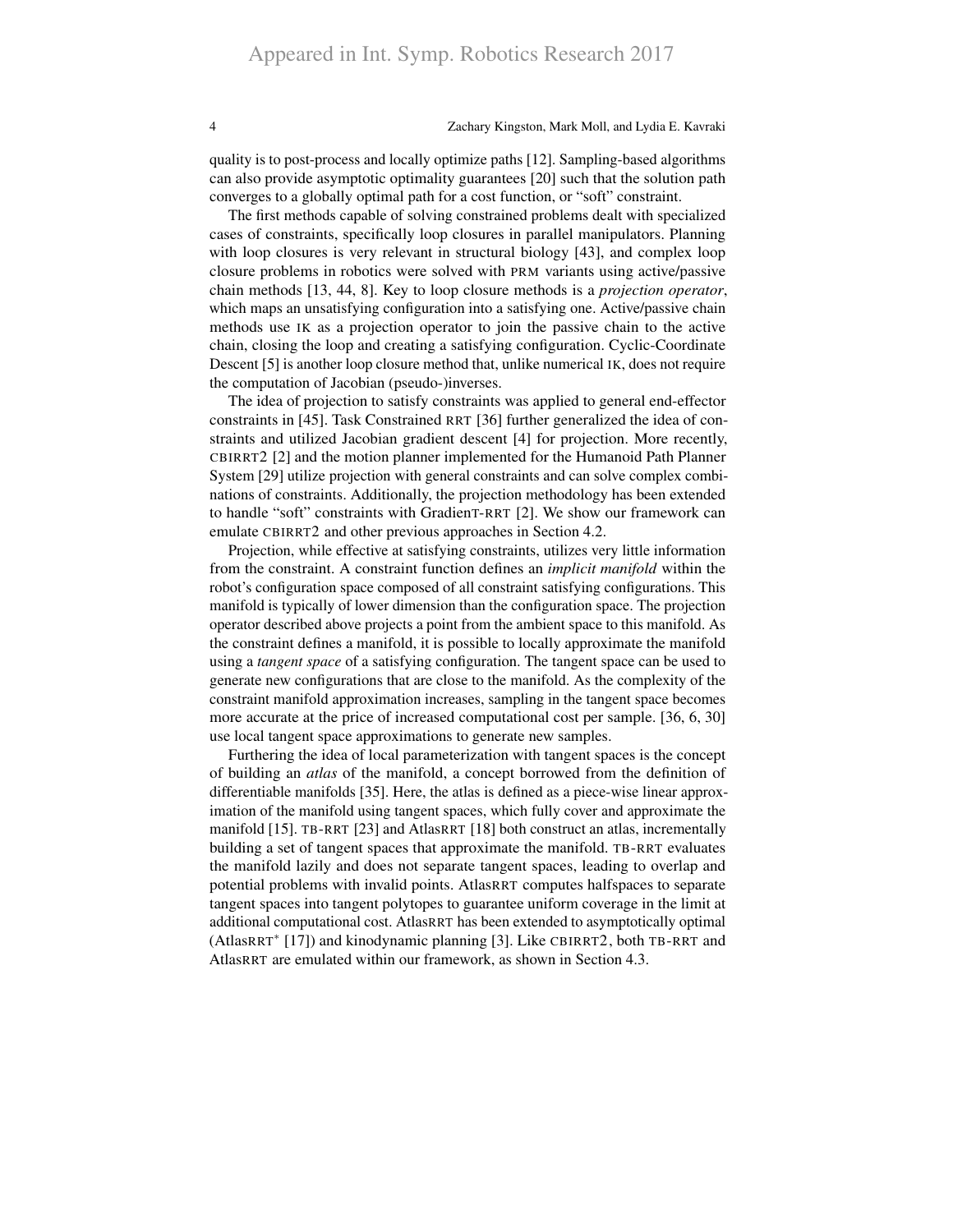Carrying the concept of approximation even farther, recent works delve into complete parameterizations of the manifold. The constraint function is used to build a representation that only contains configurations that satisfy or very nearly satisfy the constraint. "Deformation space" [14] and "Reachable volume space" [28] are both reparameterization-based approaches.

The techniques discussed above cover a spectrum of methods to compute satisfying configurations for constrained motion planning. The spectrum describes the amount of effort the constraint methodology is using to more closely plan using the true implicit manifold. On one end of the spectrum are projection-based methods, which use little information about the constraint. On the other end lie approaches such as atlas-based methods, which compute considerable information about the constraint in order to approximate the implicit manifold.

#### 3 Constrained Sampling-Based Planning

A *configuration* of the robot is denoted by  $q \in \mathcal{Q}$ , where  $\mathcal Q$  is the *configuration space*, a metric space. The number of degrees of freedom of a robot, i.e., the dimensionality of its configuration space, is denoted by *n*. The motion planning problem is defined as finding a continuous, collision-free path from *qstart* to *qgoal* in configuration space  $\tau$ :  $[0,1] \rightarrow \mathcal{Q}$ ,  $\tau(0) = q_{start}$ ,  $\tau(1) = q_{goal}$ . In many cases, avoiding collisions is the only concern for computing a valid path. For constrained motion planning, we also want to satisfy a *constraint function*  $F(q)$ :  $\mathcal{Q} \to \mathbb{R}^k$  over the configuration space, which evaluates  $F(q) = 0$  when *q* satisfies the constraint. Here, *k* is the number of equality constraints imposed. The constraint function defines an (*n*−*k*)-dimensional implicit constrained configuration space within the ambient configuration space:

$$
\mathcal{X} = \{ q \in \mathcal{Q} \mid F(q) = 0 \}
$$

For this work, we assume  $F$  is continuous and differentiable everywhere, and therefore  $X$  is a manifold. This assumption is stronger than strictly necessary for much of this work, but is imposed for ease of presentation. The constrained motion planning problem, with a constraint function  $F$  and configuration space  $Q$ , is a problem of finding  $\tau : [0,1] \to \mathcal{X}$ . For example, consider a point robot with a configuration space  $\mathcal{Q} \subset \mathbb{R}^3$ . Given  $F(q) = ||q|| - 1$ , the robot is constrained to the surface of a unit sphere, a two-dimensional manifold in  $\mathbb{R}^3$ . Operations on X are described in Sections 4.2 and 4.3, which require additional definitions to be understood.

A *projection operator* is a continuous idempotent mapping  $P(q)$ :  $Q \rightarrow \mathcal{X}$ , where if  $q \in \mathcal{X}, P(q) = q$ . Projection takes a configuration and *projects* it onto the surface of the implicit manifold, solving for a root of the constraint function. Typically this is implemented using Jacobian gradient descent, using the Jacobian of the constraint function  $J(q)$ . The descent stops when  $F(q) = 0$ . A more comprehensive look at projection for constrained motion planning is found in [2].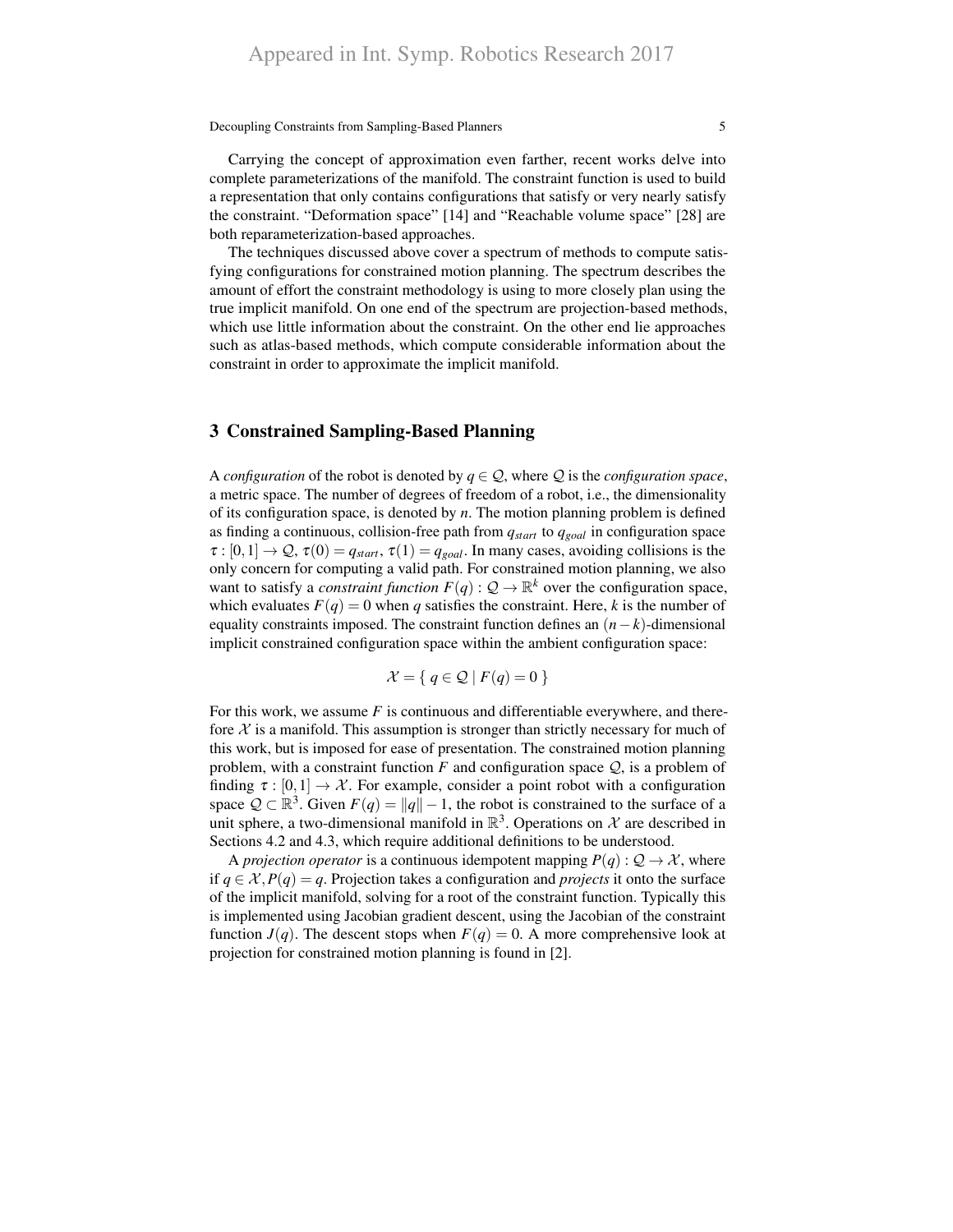Local parameterization of the implicit manifold can be accomplished by a *tangent space* (alternatively, a *chart* from [18]). The tangent space is constructed by finding the basis for the nullspace of  $J(q)$ , which can be computed through a matrix decomposition. The tangent space  $T_q$  is a  $(n-k)$ -dimensional space with its origin at a configuration  $q \in \mathcal{X}$ , with an  $n \times (n-k)$  orthonormal basis  $\Phi_q$ . A point  $t \in T_q$  can be mapped into  $q_t \in \mathcal{Q}$  by  $q_t = q + \Phi_q t$ . To map the configuration  $q_t$  onto the manifold (an exponential map), an orthonormal projection can be computed by solving the system of equations:

$$
F(q) = 0 \qquad \text{and} \qquad \Phi_q^T(q - q_t) = 0
$$

The opposite mapping from the manifold to  $T_q$  is much simpler:  $t = \Phi_q^T(q - q_t)$ . Tangent spaces are composed into an approximation of the manifold by the AtlasRRT and TB-RRT constrained spaces within the framework, and are discussed in Section 4.3. A more comprehensive look at manifold approximation for planning can be found in [18], with many operations on implicit manifold discussed in [31]. The concepts of differential manifolds outlined here are covered in depth in [35].

# 4 Representing Implicit Spaces

Despite their differences, sampling-based planners have similar requirements from the robot's configuration space [25]. The primary capabilities we are concerned with are the following:

- Computation of distance between states, to select nearby states in the motion graph to either extend from or connect to.
- "Projection" for estimating configuration space coverage in relation to a task, so that the planner can measure progress and sampling can be directed towards uncovered regions (Note this is not a projection operator as described before).
- Linear interpolation on a geodesic, or moving between two states, so that new states can be created or validated through extension or connection.
- Sampling "uniformly" over the space or nearby known states to generate new configurations, which can be grown towards or connected to the motion graph.

These can be defined as operations on the space itself and need not be specific to any planner. The contribution of this paper is a conceptual framework, outlined within Section 4.1, that enables a broad class of motion planners to plan in many constrained spaces by exploiting the commonality of the spaces' primitive operations. This decouples constraints from a planner by augmenting the space with primitives that automatically satisfy imposed constraints.

This section is organized as follows. First we discuss the framework at an abstract level in Section 4.1 and describe how each of the space primitives utilized by a sampling-based planner are conceptualized. Then, we show our emulations of three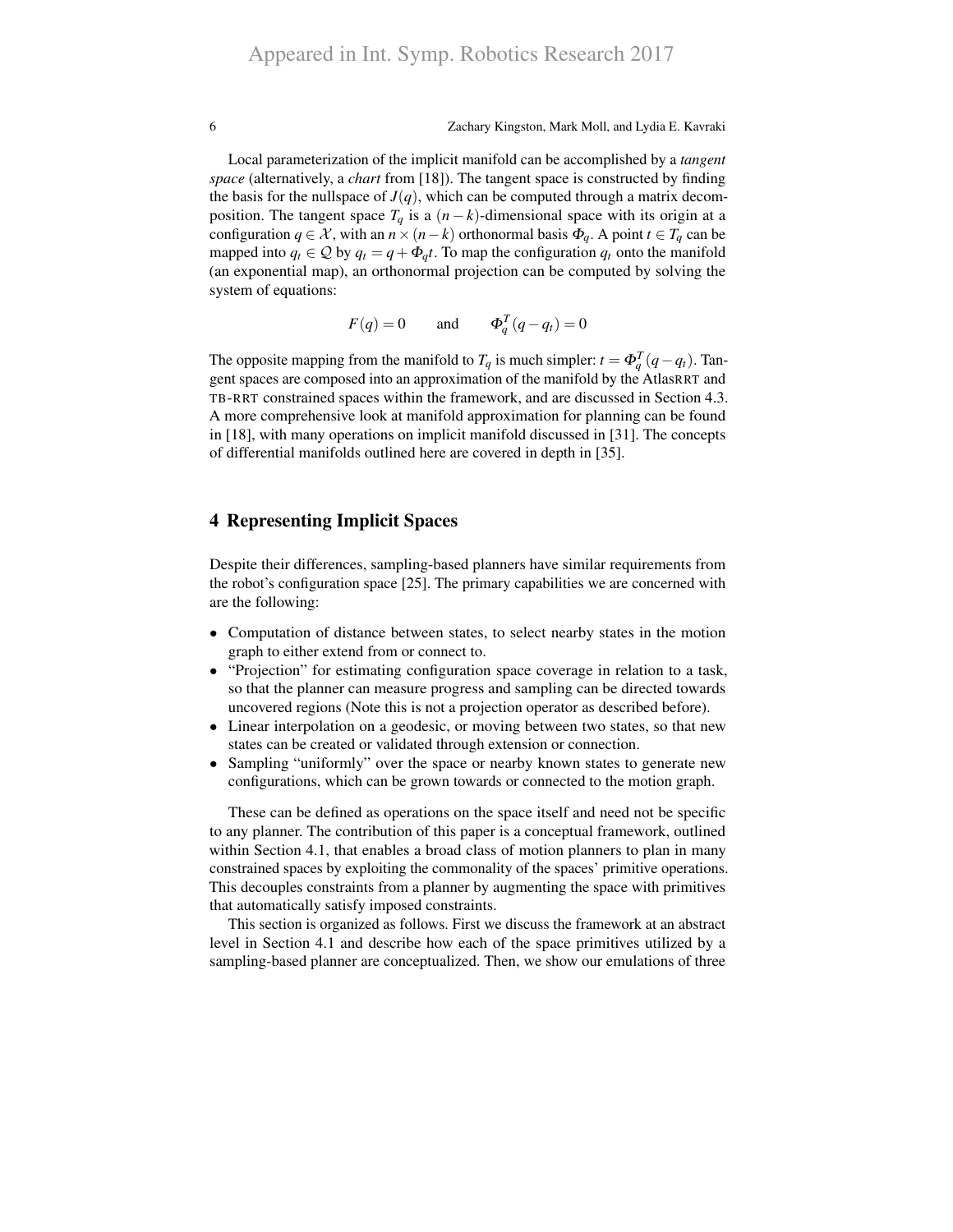

Fig. 2: A depiction of the framework and its relation to sampling-based planners. a) A box configuration space  $Q$  is shown in black. A sampling-based planner (purple) plans in Q using primitives afforded by the space. **b**) A constraint function  $F(q) = 0$ defines a implicit manifold  $\mathcal X$  (green). c) An augmented constrained sampling-based planner (yellow) (e.g., CBIRRT2, etc.) plans on  $X$ , using its constraint methodology. d) The framework enables any sampling-based planner (such as the unaugmented planner) to plan on X by incorporating Q and the constraint function  $F(q) = 0$ .

successful and widely known methodologies within our framework: CBIRRT2 [2] in Section 4.2, and Tangent Bundle RRT [23] and AtlasRRT [18] in Section 4.3.

### *4.1 Conceptual Framework*

A sampling-based planning algorithm plans within a configuration space Q, and generates a collision-free path by using a validity checker along with properties of the configuration space, shown in Figure 2a. Prior works augmented the planning algorithm with a means to find constraint satisfying motions, shown in Figure 2c. In contrast, our framework is a layer of abstraction that lies between the representation of the robot's configuration space and the sampling-based planner used to find valid motions, shown in Figure 2d. The framework can be thought of as a representation of the implicit manifold  $X$  defined by the constraint function  $F$ , and a means for a sampling-based planner to plan within this space.

Normally, the distance metric utilized by a sampling-based planner is defined by the configuration space. This metric is primarily for nearest-neighbor computation, by which states nearby novel states can be found (e.g., Select and SelectNghbrs in Figure 3). For example, a point robot in  $\mathbb{R}^3$  and a manipulator arm with  $\mathcal{Q} \subseteq \mathbb{R}^n$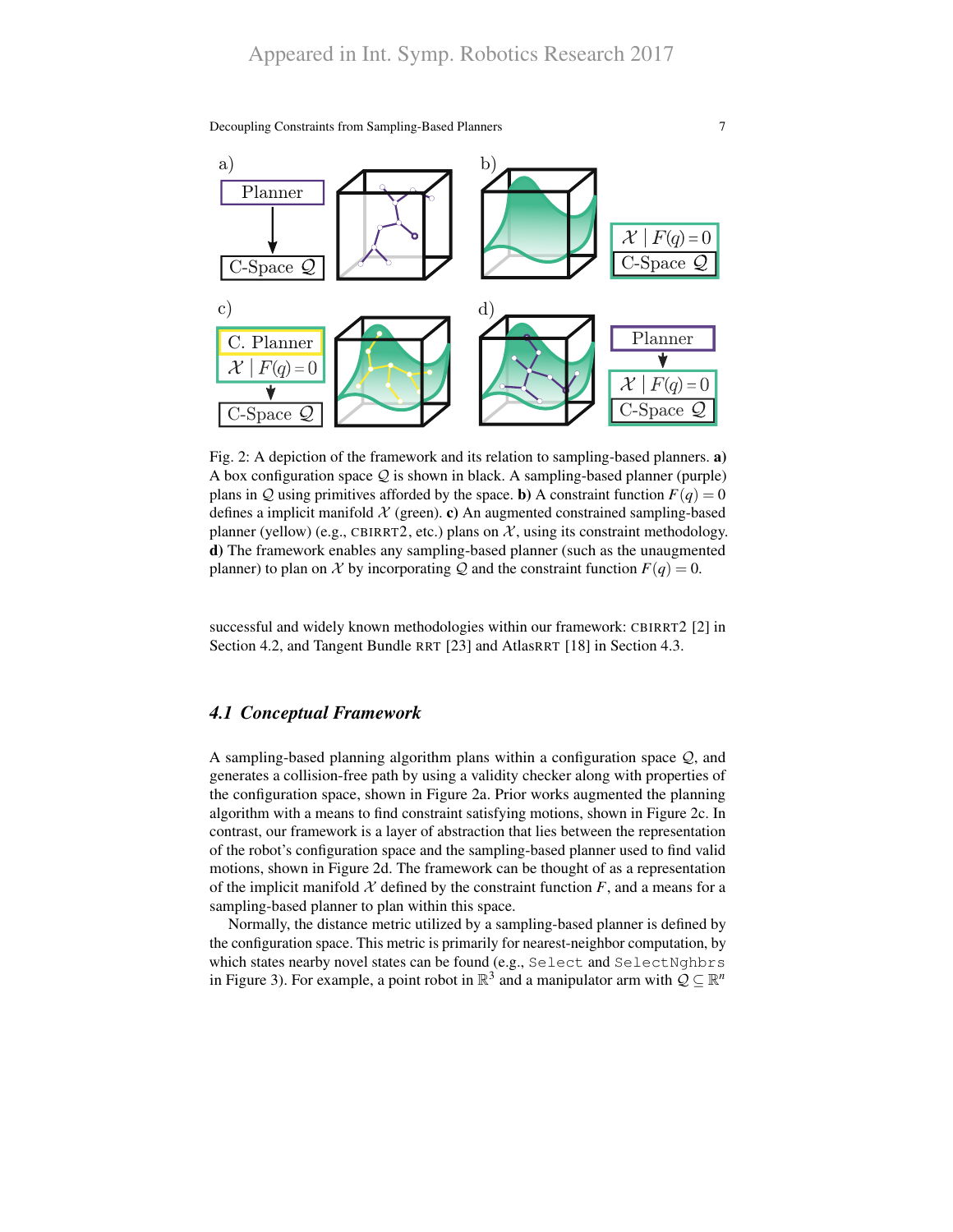# Appeared in Int. Symp. Robotics Research 2017

#### Zachary Kingston, Mark Moll, and Lydia E. Kavraki

|    | 1: <b>procedure</b> TREE PLANNER( $q_{start}$ , $q_{goal}$ ) |    | 1: <b>procedure</b> GRAPH PLANNER( $q_{start}$ , $q_{goal}$ ) |
|----|--------------------------------------------------------------|----|---------------------------------------------------------------|
| 2: | $\mathcal{T}.$ init $(q_{start})$ ;                          | 2: | $G.\text{init}(q_{start}, q_{goal});$                         |
| 3: | while no path from $q_{start}$ to $q_{goal}$ do              | 3: | while no path from $q_{start}$ to $q_{goal}$ do               |
| 4: | $q_{rand} \leftarrow$ Sample();                              | 4: | $q_{rand} \leftarrow$ Sample();                               |
| 5: | $q_{near} \leftarrow$ Select(T, $q_{rand}$ )                 | 5: | $Q \leftarrow$ SelectNghbrs( $G, q_{rand}$ )                  |
| 6: | $q_{new} \leftarrow$ Extend $(q_{near}, q_{rand})$ ;         | 6: | <b>for</b> all $q_{near} \in Q$ <b>do</b>                     |
| 7: | if Connect $(q_{new}, q_{near})$ then                        | 7: | if Connect $(q_{near}, q_{rand})$ then                        |
| 8: | $\mathcal{T}$ . Add $(q_{near}, q_{new})$                    | 8: | $G.\text{Add}(q_{near}, q_{rand})$                            |

Fig. 3: Prototypical examples of tree- and graph-based sampling-based planners. Many sampling-based planners can be cast into this mold, such as RRT for the treebased planner, and PRM for the graph-based planner. This illustrates the underlying similarities in sampling-based planners, as they use the same primitive operations. Note that both Connect and Extend interpolate a geodesic.

commonly use the Euclidean norm. However, the notion of distance in the ambient space has little meaning on the implicit manifold, as the manifold can twist and curve relative to the ambient space [40]. As the framework represents the implicit manifold of a constraint, a natural metric to use would be the Riemannian metric, or the length of the geodesic between points. However, this is computationally infeasible, as nearest-neighbor computations would require many geodesic computations. As such, the metric from the configuration space is used unless otherwise specified, defining a semi-metric on the manifold, as the triangle inequality may not hold given sufficient curvature. This is still "good enough" for most motion planning algorithms in practice, but some theoretical guarantees may not hold, such as asymptotic optimality.

Similarly, "projection" for coverage estimates is left unaffected by the framework. As they are heuristics to bias sampling, projections are problem specific and are typically hard to devise. Random linear projections perform well in many cases, but do not incorporate constraint information [39]. Interesting future work would be to utilize information about the implicit manifold as a projection for coverage estimates.

Computing geodesics from configuration  $q_a$  to  $q_b$  normally has an analytic form, such as linear interpolation in  $\mathbb{R}^n$ . In sampling-based planners, geodesic movement underlies Extend and Connect, as shown in Figure 3. For implicit manifolds, traversing geodesics is one of the biggest hurdles to cross. Traversing a geodesic in configuration space and attempting to "fix-up" the new configuration ignores the manifold's curvature and can generate invalid motions. Thus, geodesic interpolation within the framework is akin to a local motion planner, computing a discretized geodesic by growing from one state to another, taking small enough steps to accurately traverse the manifold's curvature. The way this traversal is accomplished is up to the instantiation of the methodology behind the framework, and is one of the defining traits of a constrained space. Figure 4 shows three local planning methodologies to compute discretized geodesics used by the three spaces in the framework. Once the discretized geodesic is computed, an interpolated state can be computed along the found geodesic, by doing piece-wise interpolation.

Critical to sampling-based planners is the ability to sample new configurations in the configuration space (Sample in Figure 3). This is normally as simple as drawing

| ٧ |  |   |  |
|---|--|---|--|
|   |  |   |  |
|   |  |   |  |
|   |  | ٦ |  |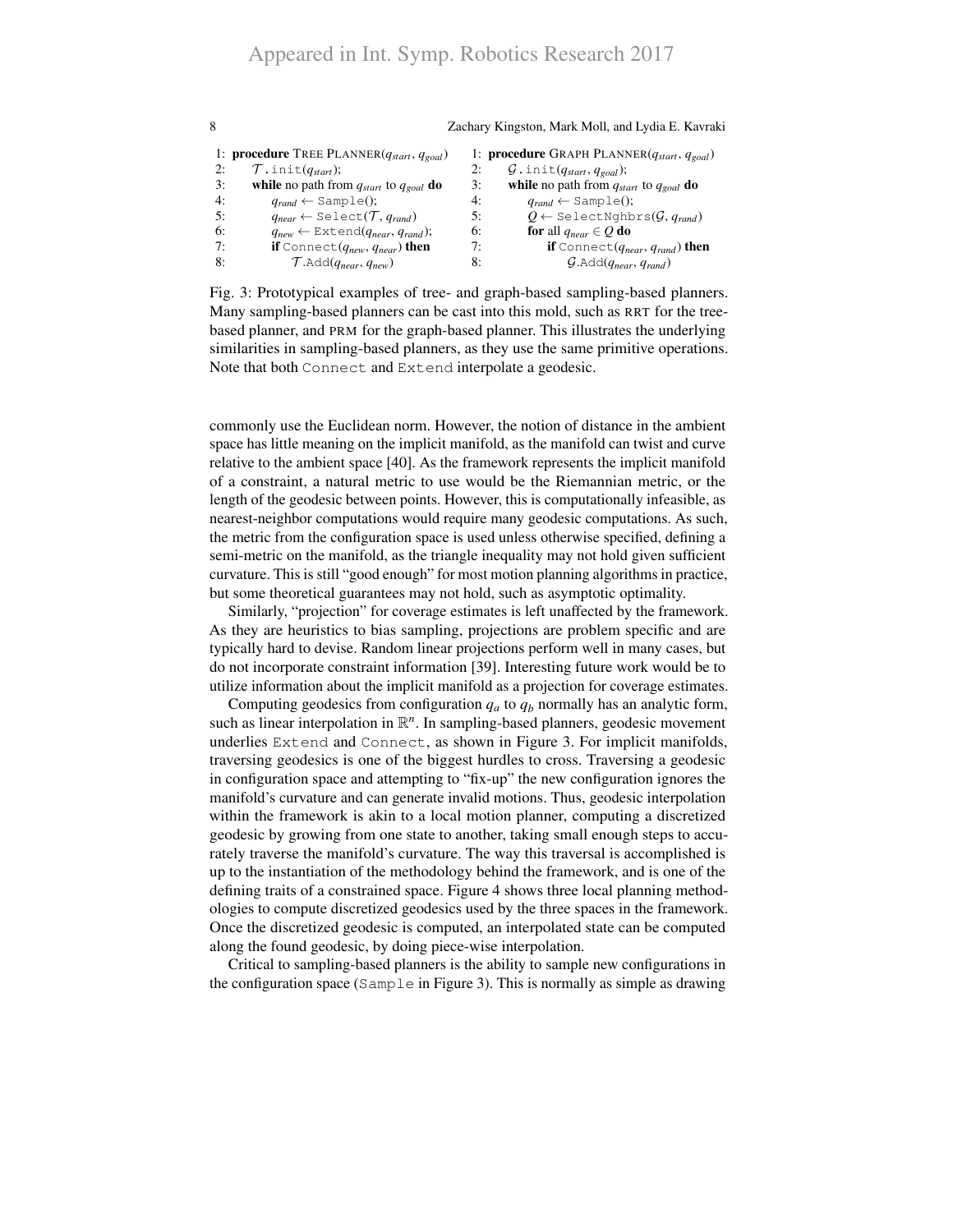

Fig. 4: Projection-, tangent bundle-, and atlas-based geodesic interpolation. Between points (large black) on the implicit manifold (green), the discretized geodesic is computed (black). a) Projection-based (CBIRRT2). Small extensions are taken (grey) and projected using a projection operator (arrow). b) Tangent bundle-based (TB-RRT). The manifold is lazily evaluated with tangent spaces (grey), projecting when necessary. c) Atlas-based (AtlasRRT). Tangent spaces are traversed, projecting at every step.

uniformly random values from  $Q$ . However, with an implicit manifold, the structure of the manifold is not known *a priori*, and is thus hard to sample uniformly without careful consideration or pre-processing. How this sampling is done is contingent on the specific constrained space, but we do not guarantee that it will produce uniform samples. Instead, we simply guarantee that any instantiation of the framework will almost-surely sample any volume of non-zero measure within the manifold.

In summary, the key idea of our framework is to imbue the implicit constraint manifold with primitives that closely approximate those that exist for regular configuration spaces. This allows any sampling-based planner to plan with constraints without any special consideration. The next two sections describe two approaches to sampling and interpolation that are on opposite ends of the spectrum in terms of amount of information they maintain about the constraint manifold.

# *4.2 Projection-Based Space*

One of the simplest methods to sample the constraint manifold is to sample from the configuration space and use the projection operator to retract samples onto the manifold. It was shown in [2] that sampling with projection will eventually cover the manifold, albeit with no guarantees on uniformity. Interpolation on the manifold using projection is achieved using a method similar to the extension method of the CBIRRT2 algorithm [2] (shown in Figure 4a). We emulate the projection-based space within our framework using the aforementioned methodology. We conjecture the framework retains the probabilistic completeness of the overlying planners, following the proof of probabilistic completeness of projection-based RRT-like planners in [2].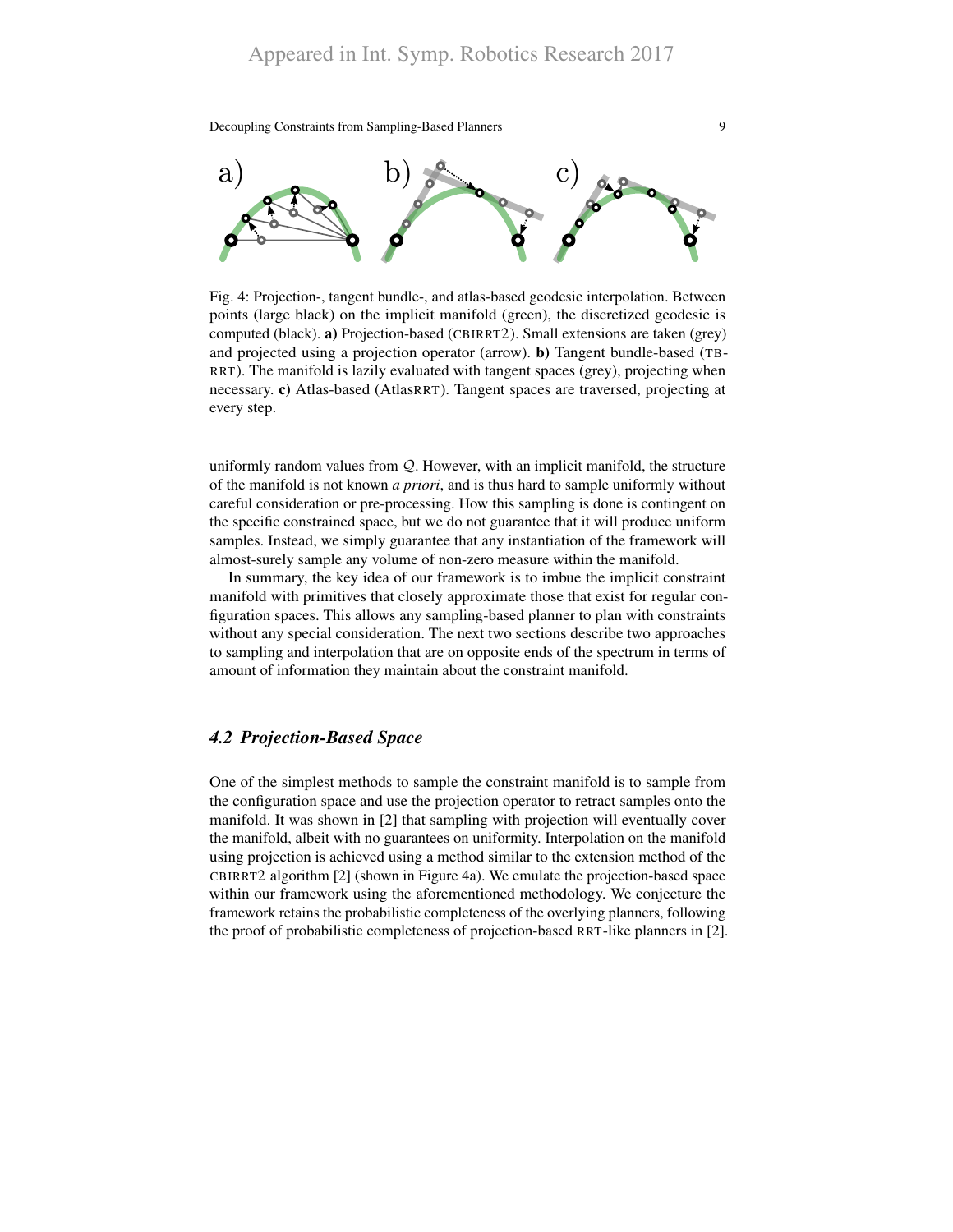#### *4.3 Tangent Space-Based Spaces*

As discussed in Section 3, an implicit manifold  $X$  can be approximated by a set of tangent spaces. A few recent planners use tangent space approximations for efficient sampling nearby the manifold, such as TB-RRT [23] and AtlasRRT [18]. The planners both sample new points by sampling within tangent spaces and projecting these points onto the manifold. Although at first biased towards explored areas, in the limit once the manifold has been fully explored sampling can approach uniform sampling [18]. These methods can sample within hard to project areas, such as the interior surface of a highly curved manifold. Geodesic interpolation is accomplished by walking along the tangent spaces of the approximation, switching tangent spaces once certain criteria are met. TB-RRT takes a lazy approach to interpolation, projecting to the manifold only when necessary to switch tangent spaces (shown in Figure 4b). This has the benefit of performing less work computing projections, but it is harder to do correctly. Extra consideration is needed when performing collision checking as lazy evaluation generates a relaxed geodesic, which might miss obstacles. AtlasRRT projects at every step along the approximation, and generates separating half-spaces to create polytopes of the tangent space for more accurate sampling and interpolation, at the cost of additional computation (shown in Figure 4c). Both of these methods are emulated within our framework.

### 5 Empirical Results

The framework was implemented within the Open Motion Planning Library [38] (OMPL), which has implementations of many popular sampling-based planning algorithms. Our framework fits neatly within OMPL's notion of a *state space*, and no modification was necessary to the implementation of any of the planning algorithms for them to work with the constrained planning framework. Moreover, all benchmarks were done with a single set of parameters for each constrained space and planning algorithm, to preserve fairness across multiple environments. More performance could have been gained by tuning these for each problem, but a set of reasonable defaults is desirable especially from a naïve user's perspective. All benchmarks were performed on workstations with an Intel®  $\text{Core}^{\text{TM}}$  i7-6700K processor and 32GB of DDR4 RAM at 2400MHz. The experiments shown here are meant to both demonstrate the effectiveness of the planning system as well as illustrate concepts that help put the work in context.

Within the literature of constrained motion planning, most planners are adaptations of sampling-based planners augmented with a constraint methodology. CBIRRT2 [2], TB-RRT [23], and AtlasRRT [18], the planners that we have chosen to emulate within the framework, all are augmentations of RRT-Connect [24]. Figure 5 shows the "sphere" environment, a two-dimensional manifold embedded within  $\mathbb{R}^3$ , defined by the constraint function  $F(q) = ||q|| - 1$ . The planner must traverse three longitudinal obstacles each with a narrow passage to move from the south to the north pole.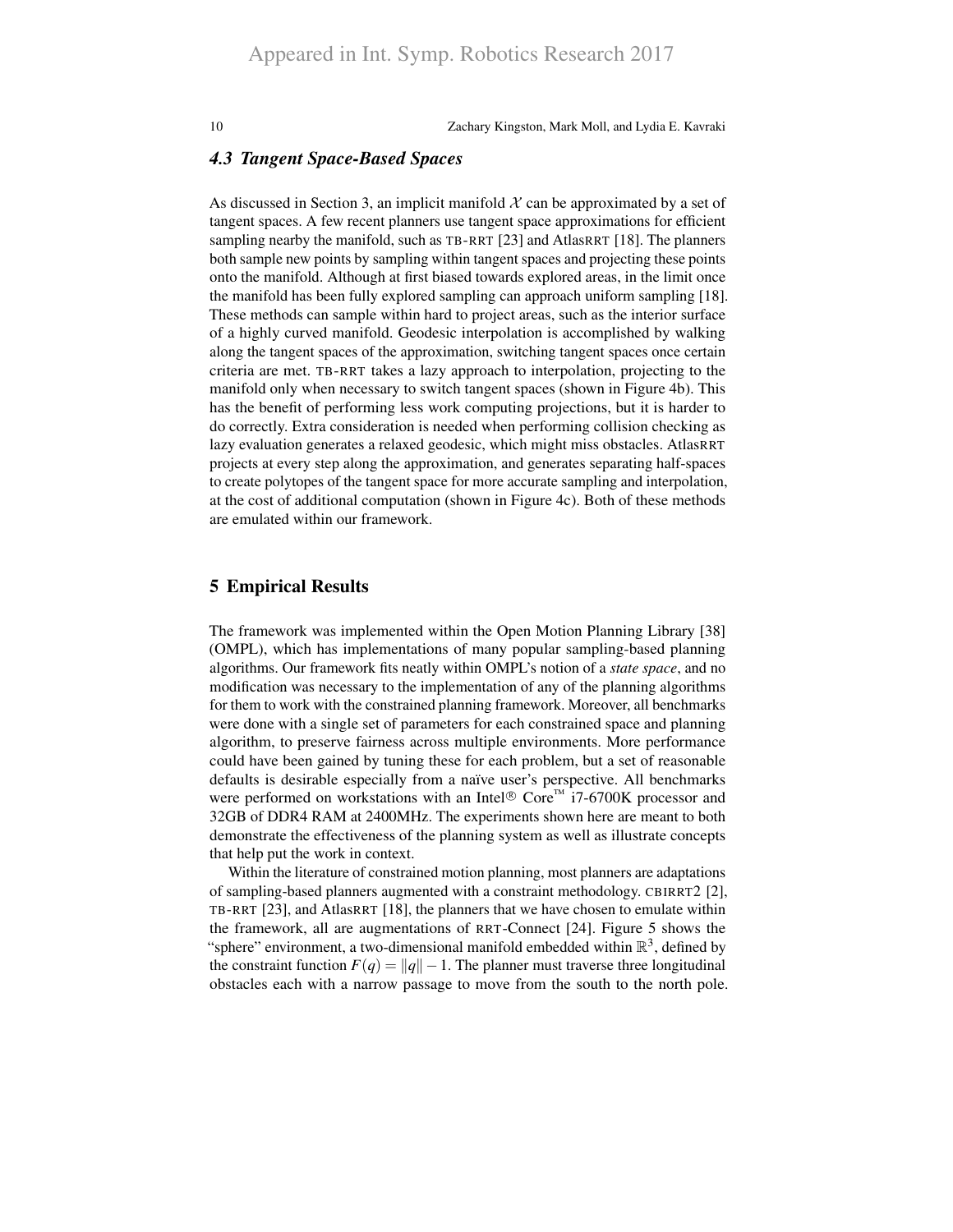

Fig. 5: The "sphere" environment. a) The sphere constraint manifold (grey) with obstacles (black). The solution path (yellow) runs from the south to north pole. b) Projection-based RRT<sup>∗</sup> [20] motion graph (green) (Section 4.2). c) Tangent bundlebased BIT<sup>\*</sup> [11] motion graph and tangent spaces (grey) (Section 4.3). **d**) Atlas-based SPARS [9] motion graph and tangent polytopes (Section 4.3).



Fig. 6: Timing results from 100 runs of each planner in the "sphere" environment (Figure 5) using the three constrained spaces in the framework. Planners tested are EST, KPIECE, their bidirectional variants BIEST and BKPIECE [16, 37], RRT [26] and RRT-Connect [24], and PRM [21]. CBIRRT2, TB-RRT, and AtlasRRT are emulated by RRT-Connect in their respective constrained space, and perform the worst overall.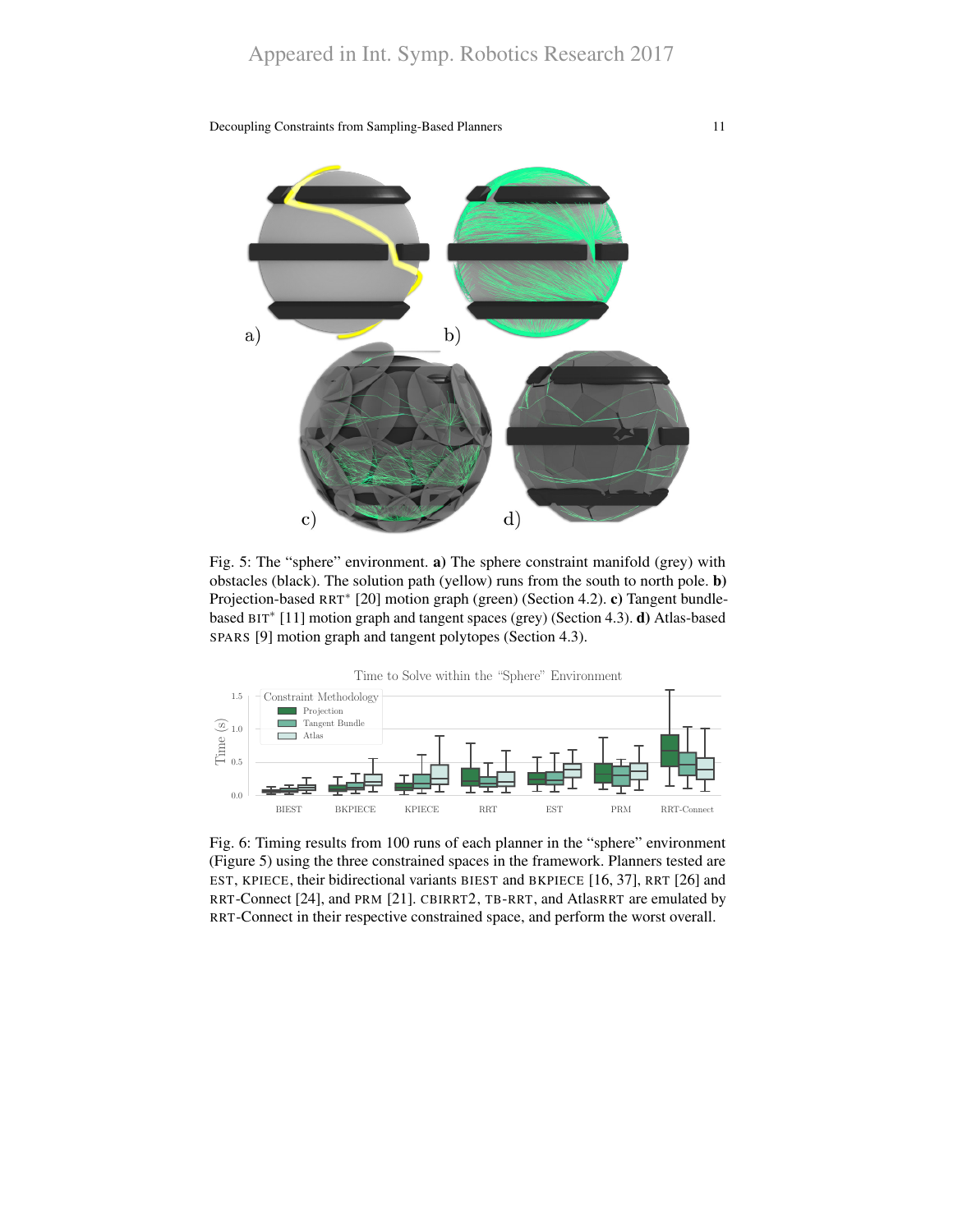

Fig. 7: The "torus" environment (grey) with obstacles (black) and timing results from 100 runs of PRM using the atlas- and projection-based constrained space versus the size of the *x*- and *y*- axes of the configuration space. On the left is a PRM motion graph (green) using the atlas-based space (tangent polytopes in grey). Projection-based PRM performs orders of magnitude worse than its atlas-based counterpart.

We show the results of 100 runs of various motion planners within the framework in Figure 6. As shown in the figure, combinations of planners and constrained spaces within the framework have dramatically different outcomes on planning time. Previous approaches in the literature are emulated by RRT-Connect within the framework, which is shown to have the poorest performance overall within the "sphere" environment. For this problem, any of the other tested planners would be a better selection of planner if speed was the primary concern.

More so, it is not just the planner that matters when approaching a constrained problem, the ambient configuration space can dramatically effect performance. Consider a "torus" environment (Figure 7), which is a two-dimensional manifold embedded within  $\mathbb{R}^3$ , with a constraint function  $F(q) = (3 - \sqrt{x^2 + y^2})^2 + z^2 - 2$ . The planning problem is to traverse from one end of the torus to the other. There are obstacles bound around the outer surface of the torus, allowing passage only through the inner hole to traverse from one end to the other. Timing results for the PRM planner using the projection- and atlas-based methodologies is also shown in Figure 7, where the total volume of the configuration space is varied while the size of the torus remains constant. As shown by the results, projection-based planning performs orders of magnitude worse than its atlas-based counterpart and worsens as the volume of the space expands, due to the inefficiency of sampling configurations that mostly project to the outer surface of the torus. The atlas-based methodology, which samples directly off of an approximation of the manifold, is unaffected by changes in the ambient configuration space. Projection to the inner surface of the torus requires sampling inside of the hole of the torus, which becomes less likely as ambient space expands. The torus example is illustrative of a problem that might arise on real robotic manipulators, as configuration spaces with revolute joints are toroidal in topology. It is unknown *a priori* how obstacles in the environment will interact with constraints, and no one constraint methodology is equipped to handle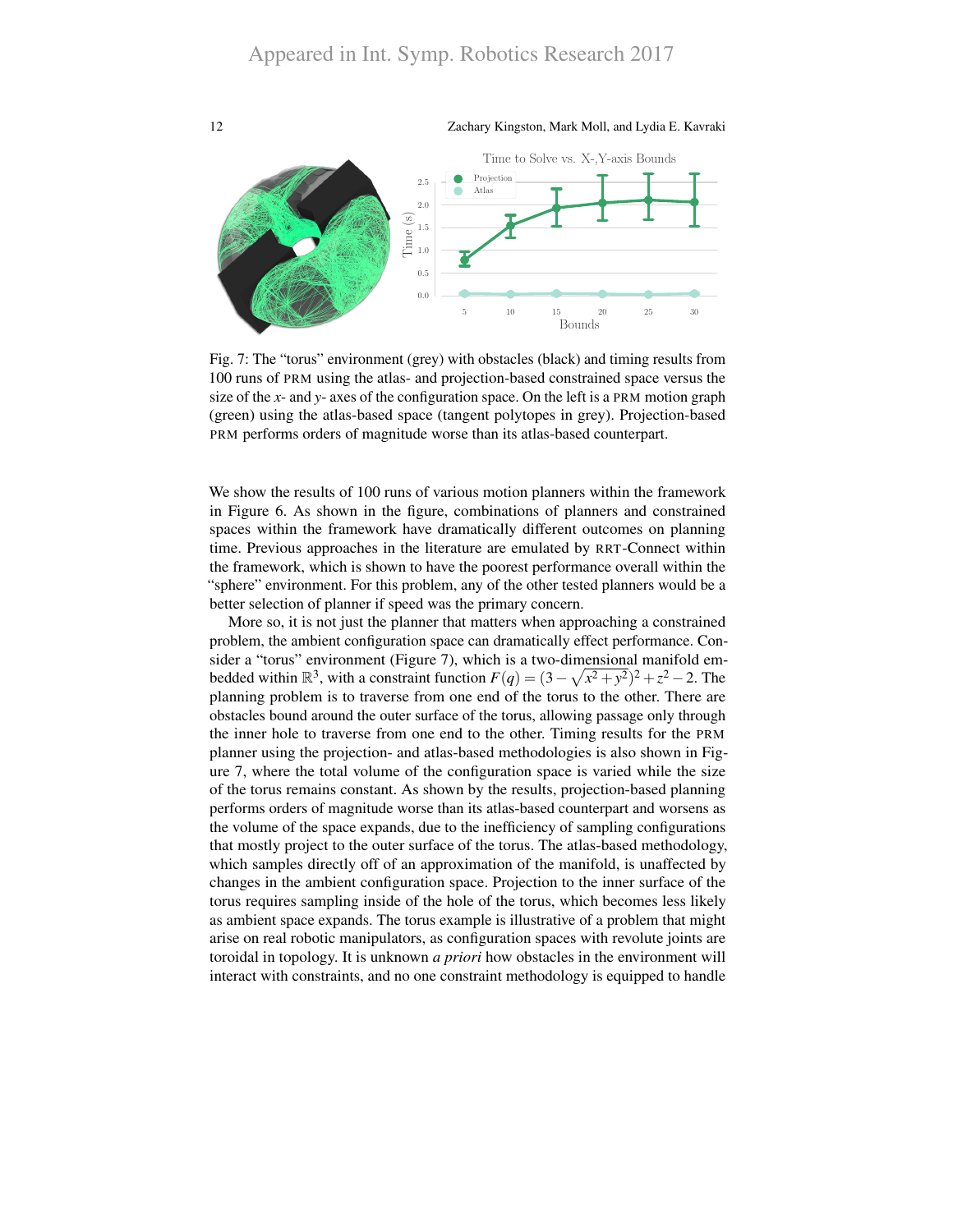

Fig. 8: A sample solution path with one obstacle is shown in the top figure. The bottom graphs show the cumulative probability of finding a path versus time for KPIECE using each constrained space with no surface obstacles, one obstacle, and two obstacles with antipodal narrow passages. 100 runs were used for each cumulative probability curve. Qualitatively similar results were obtained for RRT-Connect and PRM. Note that the X-axis on each plot is different.

every case. Therefore, the ability to combine and change constraint methodology with a planner is essential to efficiently planning within different environments.

A general trend observed by the authors is that as a planning problem becomes more constrained and the implicit manifold more curved with respect to the ambient space, atlas- and tangent-bundle-based methods perform better as the extra computation to maintain the approximation pays off. However, as the dimensionality of the problem grows, the approximation is less helpful and requires a similar, amortized amount of work as projection does, and projection-based methods do well. These are not rules written in stone, and there are many problems which belie their guidance. Take for example the problem of an "implicit chain", shown in Figure 8. Here, the kinematics are modeled as distance constraints, one for each link, on a chain with 5 spherical joints. The configuration space is thus  $\mathbb{R}^{3\times 5}$ . To further increase problem complexity, we impose the additional constraints: (a) end-effector is constrained to the surface of a sphere of radius three, (b) joint 1 and 2 must have the same *z*-value, (c) joint 2 and 3 must have the same *x*-value, and (d) joint 3 and 4 must have the same *z*-value. This gives an implicit manifold dimension of six. Timing results for this problem are shown in Figure 8. When there are no obstacles in this scene, tangent bundle-based methods perform the best, while projection- and atlas-based methods perform equally less. Lazy evaluation of states works in favor of this problem, as the planner can quickly traverse the constraint manifold. However, as obstacles are added to the surface of the outer sphere, tangent-bundle performs worse, as the projection and atlas methods improve relative performance drastically.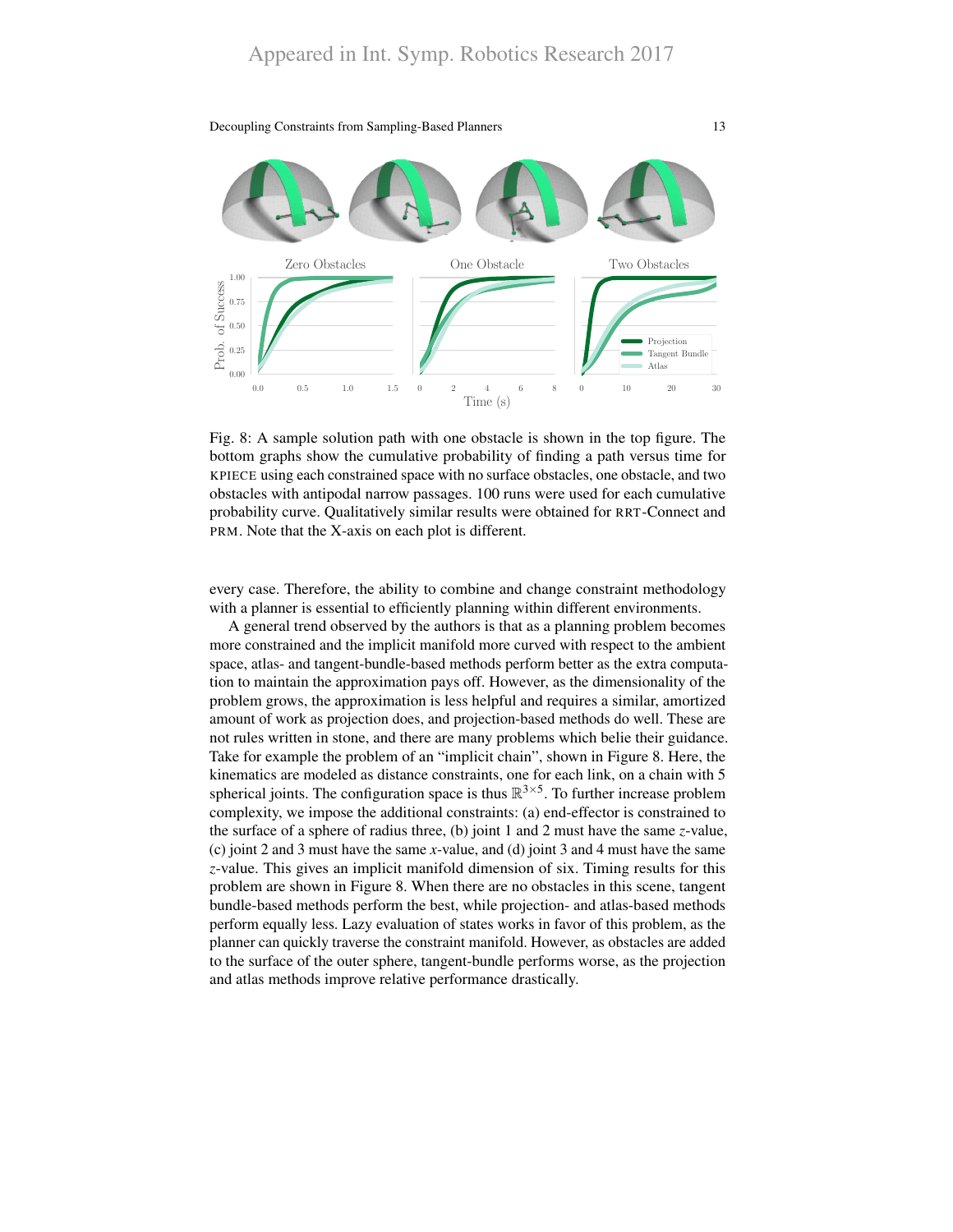One motivating factor of this work was extending constrained planning to highdimensional spaces, taking advantage of previous approaches in high-dimensional planning without any additional cost. In Figure 1, we show the "implicit parallel manipulator" environment, a parallel manipulator defined with a set of the "implicit chains," defined analogously to the previous example. The end-effectors of the chains are constrained to remain attached to a shared disk, creating dependencies in their motion. The environment shown has eight chains with seven links each, for a total ambient space dimensionality of 168. The constraint manifold is of dimension 99. Emulated prior works (with RRT-Connect) were unable to successfully solve this system given 10 minutes of planning time. Using the KPIECE planner designed for high-dimensional spaces, we can quickly solve (median 14.5 seconds over 100 runs) this problem while satisfying constraints.

There is little work in the literature on satisfying "soft" constraints in tandem with kinematic constraints. AtlasRRT<sup>\*</sup> [17] and GradienT-RRT [2] both respect "soft" constraints, but require specialized implementation and integration with the constraint methodology to work. Within our framework, no additional overhead is necessary for asymptotically optimal planning, as shown in Figure 5, which shows motion graphs for three asymptotically optimal and near-optimal planners. Additionally, path smoothing, shortening, and interpolation algorithms work with no knowledge of constraints, as all operations are handled by the framework.

### 6 Conclusion

We have introduced a novel framework for constrained sampling-based planning that decouples constraint satisfaction from a motion planner's exploration of a configuration space. We have demonstrated the framework's capability by showing our emulations of the constraint satisfaction methodology employed by three constrained planners, CBIRRT2, TB-RRT, and AtlasRRT. Additionally, we have tested a broad range of sampling-based planners within the framework for a set of constrained problems and shown that each planner can operate within the framework's constraint spaces. The framework is easily extended to new planners, and new constraint spaces can be adapted to the framework as its concepts are general to constrained planning. Although there are rough guidelines on when different constrained planning approaches tend to work better than others, for specific problems it is difficult to predict which combination of constraint space and planner will work the best. This further highlights the benefit of decoupling constraints from planning. Future work for the framework is the implementation of other constraint spaces, such as local tangent space sampling, adapting the framework for kinodynamic planning with constraints, and addressing proofs of completeness in light of the framework. Finally, we are in the process of integrating the framework with real robotic platforms.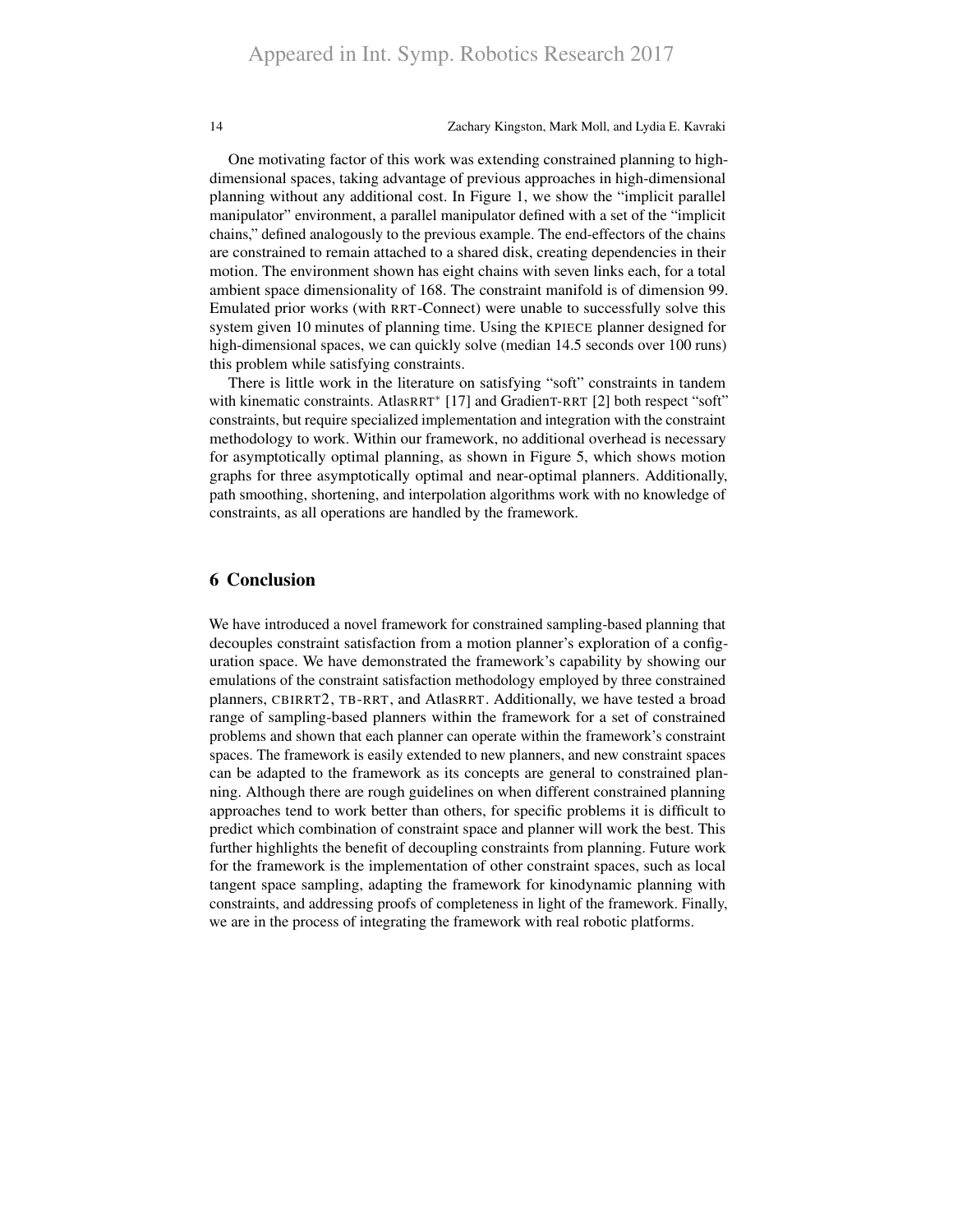Acknowledgements We would like to thank Caleb Voss for his preliminary work [42]. ZK, MM, and LEK are supported by NSF IIS 1317849 and Rice University funds. ZK is also supported by a NASA Space Technology Research Fellowship 80NSSC17K0163.

# **References**

- 1. Barraquand, J., Latombe, J.C.: Nonholonomic multibody mobile robots: Controllability and motion planning in the presence of obstacles. Algorithmica 10(2), 121–155 (1993)
- 2. Berenson, D.: Constrained manipulation planning. Ph.D. thesis, CMU (2011)
- 3. Bordalba, R., Ros, L., Porta, J.M.: Kinodynamic planning on constraint manifolds. ArXiv e-prints (2017). URL http://arxiv.org/abs/1705.07637
- 4. Buss, S.R., Kim, J.S.: Selectively damped least squares for inverse kinematics. J. of Graphics, GPU, and Game Tools 10(3), 37–49 (2005)
- 5. Canutescu, A.A., Dunbrack, R.L.: Cyclic coordinate descent: A robotics algorithm for protein loop closure. Protein Science 12(5), 963–972 (2003)
- 6. Cefalo, M., Oriolo, G., Vendittelli, M.: Task-constrained motion planning with moving obstacles. In: IEEE/RSJ Int. Conf. on Intell. Robots and Syst., pp. 5758–5763 (2013)
- 7. Choset, H., Lynch, K., Hutchinson, S., et al.: Principles of Robot Motion: Theory, Algorithms, and Implementation. MIT Press (2005)
- 8. Cortés, J., Siméon, T., Laumond, J.P.: A random loop generator for planning the motions of closed kinematic chains using PRM methods. In: IEEE Int. Conf. Robot. Autom., vol. 2, pp. 2141–2146 (2002)
- 9. Dobson, A., Krontiris, A., Bekris, K.E.: Sparse roadmap spanners. In: Int. Wksp. on the Algorithmic Foundations of Robotics (2013)
- 10. Fallon, M., Kuindersma, S., Karumanchi, S., et al.: An architecture for online affordance-based perception and whole-body planning. J. of Field Robotics 32(2), 229–254 (2015)
- 11. Gammell, J., Srinivasa, S.S., Barfoot, T.D.: Batch informed trees (BIT\*): Sampling-based optimal planning via the heuristically guided search of implicit random geometric graphs. In: IEEE Int. Conf. Robot. Autom. (2015)
- 12. Geraerts, R.J., Overmars, M.H.: Creating high-quality paths for motion planning. Int. J. of Robotics Research 26(8), 845–863 (2007)
- 13. Han, L., Amato, N.M.: A kinematics-based probabilistic roadmap method for closed chain systems. In: Int. Wksp. on the Algorithmic Foundations of Robotics (2000)
- 14. Han, L., Rudolph, L., Blumenthal, J., Valodzin, I.: Convexly stratified deformation spaces and efficient path planning for planar closed chains with revolute joints. Int. J. of Robotics Research 27(11-12), 1189–1212 (2008)
- 15. Henderson, M.E.: Multiple parameter continuation: Computing implicitly defined k-manifolds. Int. J. of Bifurcation and Chaos 12(3), 451–476 (2002)
- 16. Hsu, D., Latombe, J.C., Motwani, R.: Path planning in expansive configuration spaces. Int. J. of Computational Geometry and Applications 9(4n5), 495–512 (1999)
- 17. Jaillet, L., Porta, J.M.: Efficient asymptotically-optimal path planning on manifolds. Robotics and Autonomous Syst. 61(8), 797–807 (2013)
- 18. Jaillet, L., Porta, J.M.: Path planning under kinematic constraints by rapidly exploring manifolds. IEEE Trans. Robot. 29(1), 105–117 (2013)
- 19. James, J., Weng, Y., Hart, S., et al.: Prophetic goal-space planning for human-in-the-loop mobile manipulation. In: IEEE-RAS Int. Conf. on Humanoid Robots, pp. 1185–1192 (2015)
- 20. Karaman, S., Frazzoli, E.: Sampling-based algorithms for optimal motion planning. Int. J. of Robotics Research 30(7), 846–894 (2011)
- 21. Kavraki, L.E., Svestka, P., Latombe, J.C., Overmars, M.: Probabilistic roadmaps for path ˇ planning in high-dimensional configuration spaces. IEEE Trans. Robot. Autom. 12(4), 566– 580 (1996)
- 22. Khatib, O.: A unified approach for motion and force control of robot manipulators: The operational space formulation. IEEE J. Robot. Autom. 3(1), 43–53 (1987)